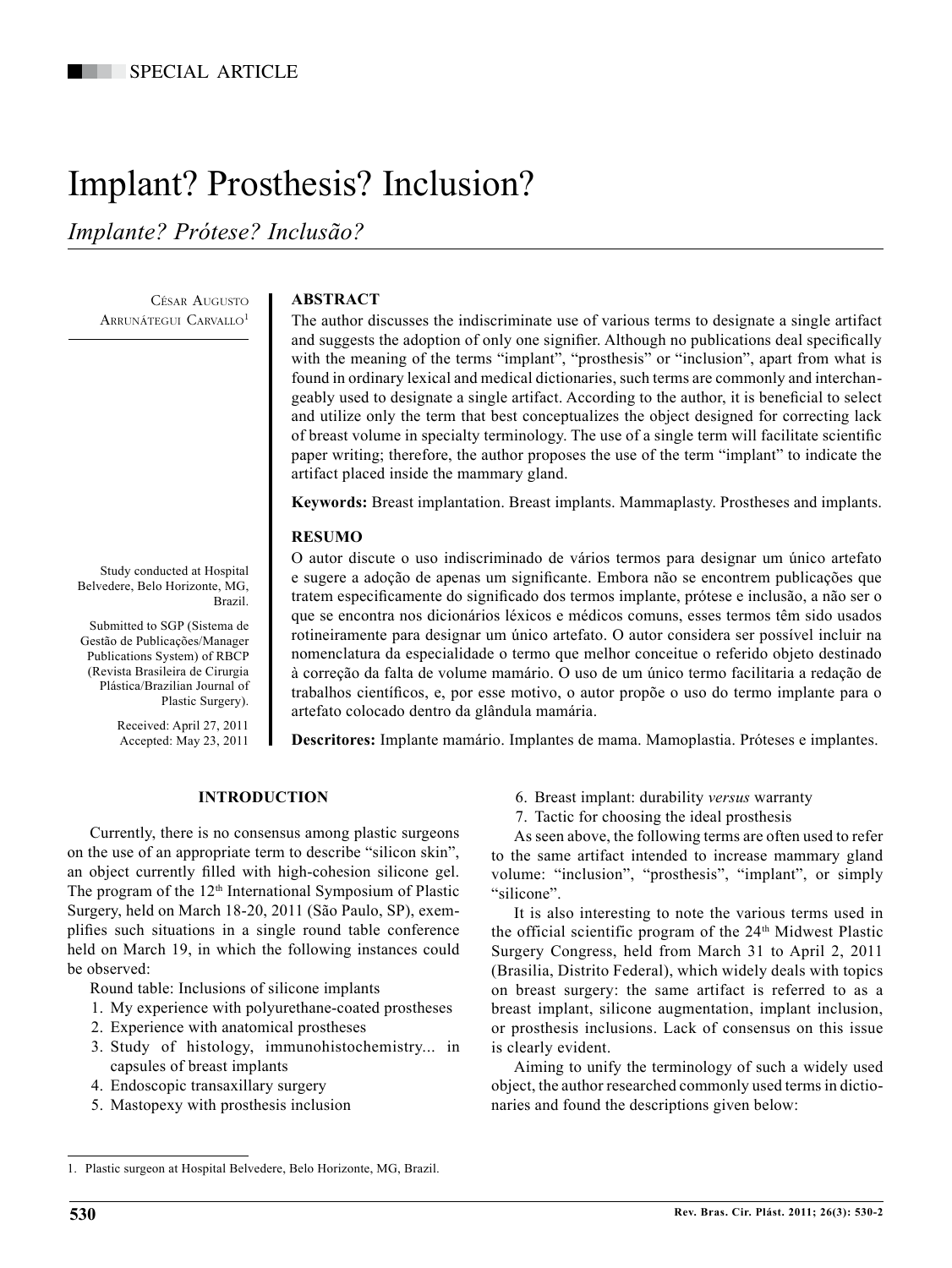## **- Prosthesis**

- Replacement of an organ, or portion thereof, with an artificial substitute<sup>1</sup>.
- Replacement or substitute for a missing part: an arm, one or more teeth<sup>1</sup>.
- Any device that helps or increases a natural function (such as hearing or vision)<sup>1</sup>.
- Replacement of an organ or body part by an artificial part<sup>2</sup>.
- Artificial organ or body part such as an eye, leg, or denture<sup>2</sup>.
- Replacement of a part of the body by an artificial part. It is a branch of Medicine, particularly in surgery or dentistry. For example, a person may lose an arm or a leg in an accident. An artificial limb will perform the functions of the missing part. The artificial limb also receives the name of prosthesis, such as artificial teeth, fixed or movable dental bridges, and implanted by dentists. Factories manufacture artificial body parts made of wood, plastic, or stainless steel<sup>3</sup>.
- A device implanted in the body to address the absence of an organ or to restore an impaired function<sup>4</sup>.
- Substitute manufactured for a sick or absent part of the body<sup>5</sup>.

#### **– Implant**

- Implantation<sup>1</sup>.
- Tissue graft<sup>1</sup>.
- Insertion of inert elements in intact tissues of a host. such as artificial teeth, heart valves, etc $<sup>1</sup>$ .</sup>
- Regressive derivation "to implant"<sup>2</sup>.
- Material that is implanted in the body: have a dental implant<sup>6</sup>.
- Act or effect of implanting  $=$  implant<sup>7</sup>.
- Substance or object inserted into the body for prosthetic, therapeutic, or aesthetic purposes<sup>7</sup>.
- Material removed from the individual, from others, or artificially produced, which is inserted or grafted into an organic structure in order to be part of it<sup>8</sup>.
- An implant consisting of a silicone rubber bag containing a silicone gel; used in breast augmentation<sup>5</sup>.

## **– Inclusion**

- Act or effect of including. [Antonym: exclusion]<sup>1</sup>.
- A microscopic technique by which the object to be studied is first surrounded by an easily selectable mass, which immobilizes it<sup>1</sup>.
- Act or effect of including<sup>2</sup>.
- Penetration of one thing into another<sup>2</sup>.
- Impregnation of a liquid substance in a tissue, which solidifies and enables it to be cut into thin sections for microscopic examination<sup>2</sup>.
- State of an included thing<sup>3</sup>.
- Act or effect of including. (Latin: *inclusio*). Cover, understand, involve<sup>6</sup>.
- Act or effect of including<sup>7</sup>.
- The process by which a strange or heterogeneous structure is placed in another tissue<sup>5</sup>.

#### **– Orthosis**

- Any external device used to immobilize or assist limbs or spine movements<sup>4</sup>.
- A support, splint, or orthopedic device<sup>5</sup>.
- Medical device, implantable or not, used in humans as a substitute for a function or anatomical structure<sup>9</sup>.

## **DISCUSSION**

Although applying the correct meaning to terms used in plastic surgery does not affect operative results, it is ideal for surgeons to use suitable, accurate terminology, thus unifying scientific presentations and facilitating understanding.

The artifact placed by women between the bra and the skin to correct breast hypoplasia, which is removable at any time, should be considered a prosthesis; however, the artifact placed within the mammary gland should be considered a breast implant, which indicates that it is "permanent" or is intended to be permanent.

The term "prosthesis" is old and familiar and has always described a "removable artificial leg", "false teeth", "glass eye", and an external "device for breast augmentation", especially after mastectomy.

While other medical specialties use the term "prosthesis" in an unclear manner, this does not necessarily mean that it is not possible to unify terms in plastic surgery. In the case of hair, it seems that the expression "hair transplant" is more acceptable compared to "hair implant."

In dentistry, the so-called "dental implant" should be referred to as a "dental exo-implant", since one part of the artifact is permanently placed inside the bone (the metal pin), and the other part, which is also permanent, is located outside of the body (the tooth). Although the term "orthosis" is used exclusively in orthopedics, it is important to highlight that its ambiguous meaning gives rise to the same misunderstandings that occur with the terms mentioned above.

Definitions in dictionaries are not exact nor precise regarding the meanings of terms; therefore, plastic surgeons need to have good will and good intentions in order to unify their expressions in a positive manner.

Therefore, the author recommends the use of the term "prosthesis" in plastic surgery to describe any object that can be affixed and removed at any time. The term "implant" should be used to describe an artifact or device that is placed inside the body, permanently or with that intention, such as breast, nose, chin, or ear implants.

The term "inclusion" is not suitable for plastic surgery and should be abandoned.